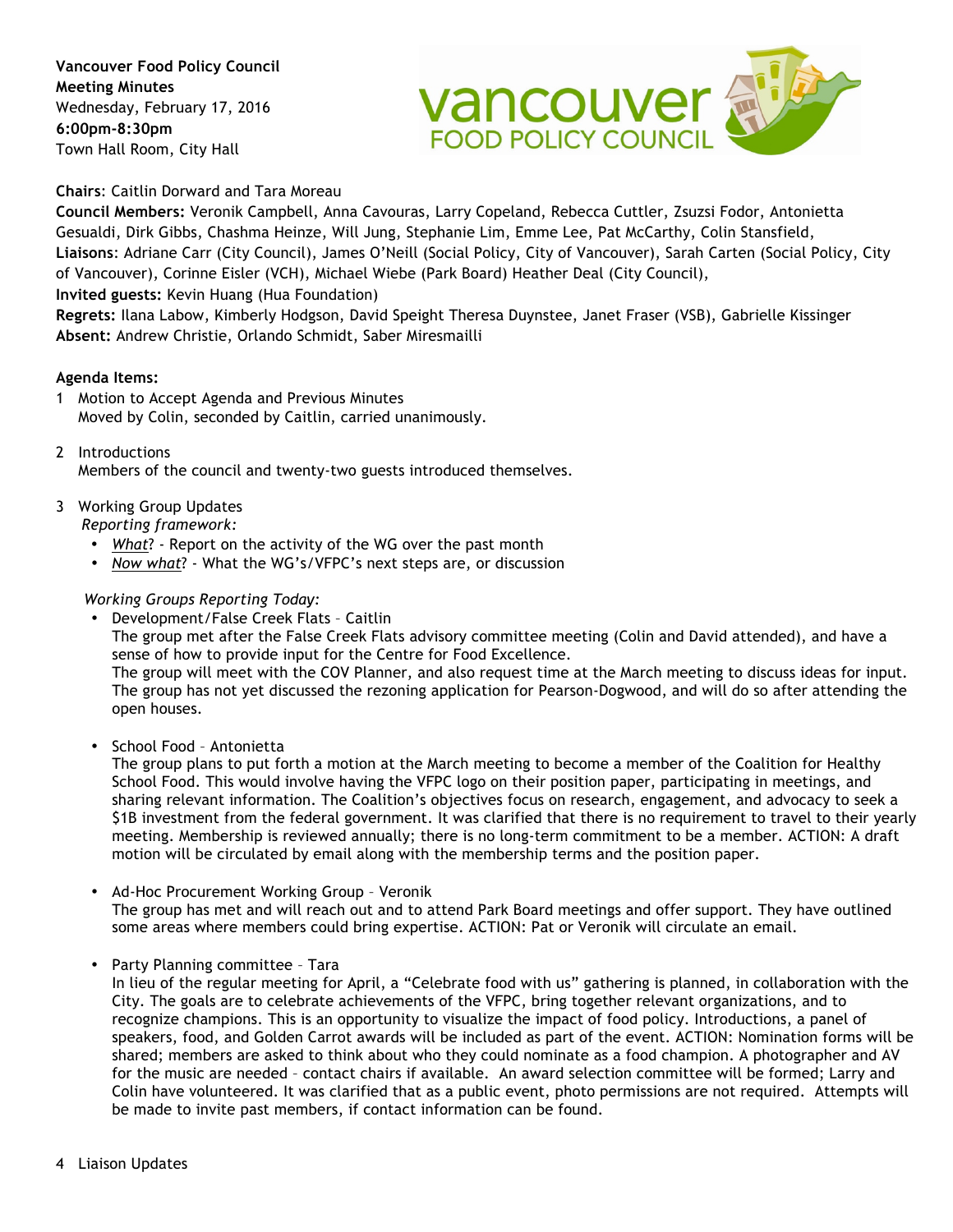### *Reporting Framework*

- *What*? Report on the item (prioritize things that are actionable)
- *Now what*? What the VFPC can do, what the Liaison needs, or discussion
- *Liaisons Reporting Today:*
- City Council

The NE False Creek Stewardship group (focusing on viaducts, hospital, gardens, etc.) is in the process of being formed. The February 3 report does not explicitly mention food, but can be included indirectly in many areas. It will be an open application process to join the group. ACTION: Heather will follow up with specifics. Urban Farming – The report will go to council Feb 23, and is currently on the website.

Park Board

The General Manager consents to having a staff member at the FPC meetings for a more direct link and in order to facilitate the operationalization of food-related policies. The biodiversity strategy for Park Board is complete, and includes creation of micro-forests, and educational gardens (e.g. new community gardens must have section for community).

- City Staff
	- 1. Kitchen study recommendations Sarah Carten

The study looked at 49 kitchens located in city facilities. Additionally, UBC students visited approximately 30 other kitchens (in churches, etc.). in food strategy, and infrastructure – how are they used, can be designed better. The report will be finalized by the end of February, with a presentation in March. Contact Sarah if interested in attending. The preliminary findings highlight differences in use and condition between neighbourhood houses and community centre kitchens. A challenge was identified that in addition to licensing and VCH requirements, that kitchens must be zoned as 'industrial' to be able to sell food they prepare. This could have implications for policies in False Creek. Recommendations include creating a community kitchen facility guide, to harmonize development applications for kitchen renovations, to subsidize food safe, and to collaborate with VSB. The presentation of Preliminary Findings are included below.

#### Discussion

- It was clarified that the report will not go to City council, and is intended for staff to assist decision making for grant applications (infrastructure, programming, etc.)
- Sometimes, there is a disconnect between the mandate of the organization and need to pay back expensive facilities through rentals.
- Accessible kitchens only one kitchen visited was fully accessible. Some others are able to be entered by wheelchairs.
- It was suggested that rescued food could be used to pay people rather than money, to avoid stigma at foodbanks and keep dignity intact.
- There was no financial analysis done of the different cost structures, including community food markets.
- The report will include some recommendations for future designs, and can include consideration for teaching kitchens.
- Community centres often don't know how to maximize use of their kitchens, as most have traditionally been focused on recreation. A broader concept of their mandate should include food programming, and the hiring of more staff to deliver food programs.
- It was suggested that this be a new category of food-related grants, apart from food-security focused ones, which are typically much smaller.
- Councillors are willing to support zoning changes to allow commissaries in community centres, which could be used by food trucks and others.
- Collaboration with VSB could include neighbourhood houses or other organizations using home-economics rooms or kitchens. Most high schools are equipped, and some elementary schools.
- Health permits can be a challenge for kitchens operations.
- 2. Update on urban farming policy report to council James O'Neill Urban farming report is now online for the council agenda next week. Process and timeline – the report will go to council on Feb 23 for referral to public hearing because of the zoning and bylaw changes. A public hearing will be scheduled for March 8 or April 5. The FPC is encouraged to attend. Three documents are included in the report – the zoning development bylaw change, licensing

changes, and guidelines. Recommendations – There will be two classes created for the cultivation of fruits and vegetables – Class A for sites in residential areas and Class B for those in industrial and commercial spaces. A new business license category will be created, and all farms will need a business license and a lease. Class A (~80%) are those that are up to 325  $m^2$  for each site and will be exempt from development permits. They would require a farm management plan and business license, at the cost of \$10/site. Class B are those that have up to 7000 $m<sup>2</sup>$  of growing space (approx. 25 home lots), and would need to apply for a development permit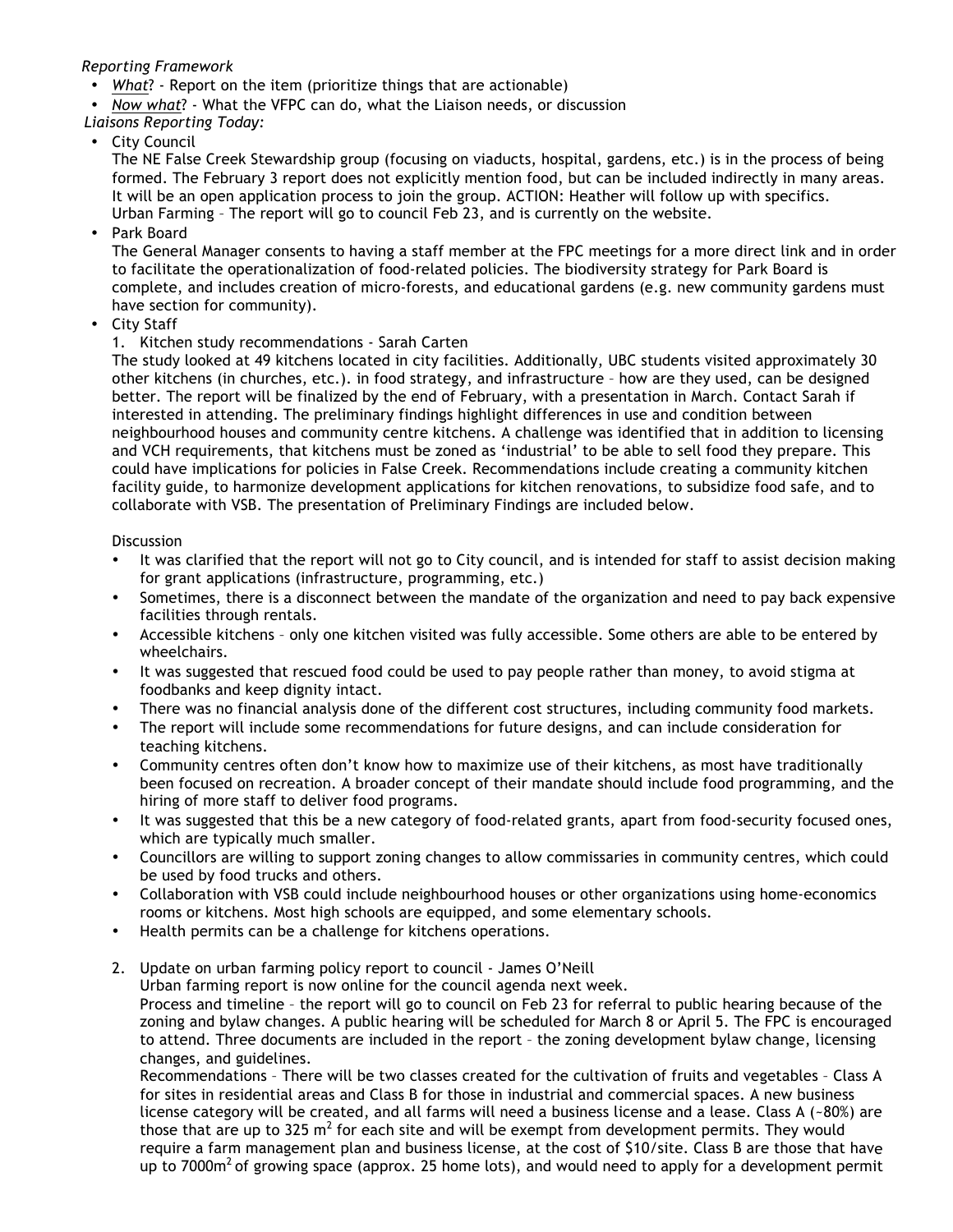(\$279), have a farm management plan, and a business license (\$136). Accessory structures such as greenhouses are permitted, and need to adhere to building bylaws. It was noted that these fees are significantly lower than other types of permits. Size allocations are based on tax qualifications. Most of the City's revenues come from property taxes, and farms over 8000m<sup>2</sup> could qualify for Farm Status under BC Assessment, which provides significant tax breaks. Farms that demonstrate great social impact can be larger than the threshold. Sites on City or Park land are already tax-exempt.

#### **Discussion**

- This is a two-year pilot, and will be assessed with support from the Urban Farming Society and the FPC. Rooftop, vertical, and underground growing can be considered in the next phase.
- There was no distinction made between social enterprise and commercial growing. The City aims to reduce barriers and provide support so both can thrive.
- Best practices guidelines were developed with VCH, and include 2 components food safe handling and transportation, and also healthy soil. The City has a list of contaminated sites and thresholds for metals, etc., and the onus is on the farms to do soil testing. Growing in raised plots is encouraged.
- Soil testing it was suggested that the City support soil testing, including where to test and how to interpret results, especially for those in Class A that may not be familiar with such tests.
- Best practice guidelines the FPC can be involved in the development of these over the next two years.
- It was clarified that these regulations apply only for sites that are growing food for sale.
- Farm management plan includes an explanation of the movement of goods on and off site, where is the compost, etc. and how the site and adjacent sites be affected. There are some environmental management parameters, such as waste management in the guidelines.
- City staff training will be provided to staff who will process applications for licensing and development. A learning curve is expected, and evaluation of the process will be included in the assessment.
- Distribution must be off-site for class A; class B can have on-site sales.

Next steps – once the report gets referred, council members cannot discuss it. All members are encouraged to read the report. Appropriate knowledge and expertise is sought; Ilana, Ben (guest), and Chris (guest) have put their names forward for an ad-hoc working group on urban farming. It was noted that the Urban Farming Society has worked with the City to develop the guidelines, and most requests have been accommodated.

#### 5 Right to Food Working Group Update and Guest Speaker

Right-to-food is a broad concept, and focusses on food justice and social factors such as poverty, rather than on food access or food security. Right to food is about both material and procedural equity, and includes dimensions of fairness. The working group has determined specific initiatives that are illustrations of how to think about complicated issues.

Independent grocery stores and cultural food assets - a Chinatown Case Study presented by guest speaker Kevin Huang (Co-founder and ED, Hua Foundation) Hua Foundation's first project was the Choi project, that produced a seasonal Choi guide, and bilingual signage both at Chinatown grocers and select farmers' markets. The project includes intergenerational and crosscultural learnings, and is now working with local restaurants. Historically, two parallel food systems developed due to the distrust of mainly Chinese growers and the Vegetable Marketing Act of the 1920s. Trust is now being rebuilt. Chinatown is comprised of mostly working class, and food justice is an important piece.

Neighborhood pockets – Chinatown has grown to include a list of services, but many have been lost over the last few years. Closing due to pricing pressures, the Chinatown Supermarket has been a main partner and has now been sold. Fraser St is undergoing similar pressures, with big stores pushing out smaller grocers. It is thought that independent grocers likely won't be able to come back. In Los Angeles, a Wal-Mart in Chinatown pushed out many smaller grocers, and is now in the process of closing its doors.

Strategic ideas for moving forward include investing in capacity for the system (e.g. farmers' markets, Ocean wise), and working cross-sector with immigration groups and academia. The group has been in touch with UBC and SFU, to explore the development of a stronger research capacity.

The Hua foundation hopes to answer the following: Is there a way to protect the unique food assets in culturally relevant communities? Can qualitative metrics be included in planning process?

The presentation is included following the minutes.